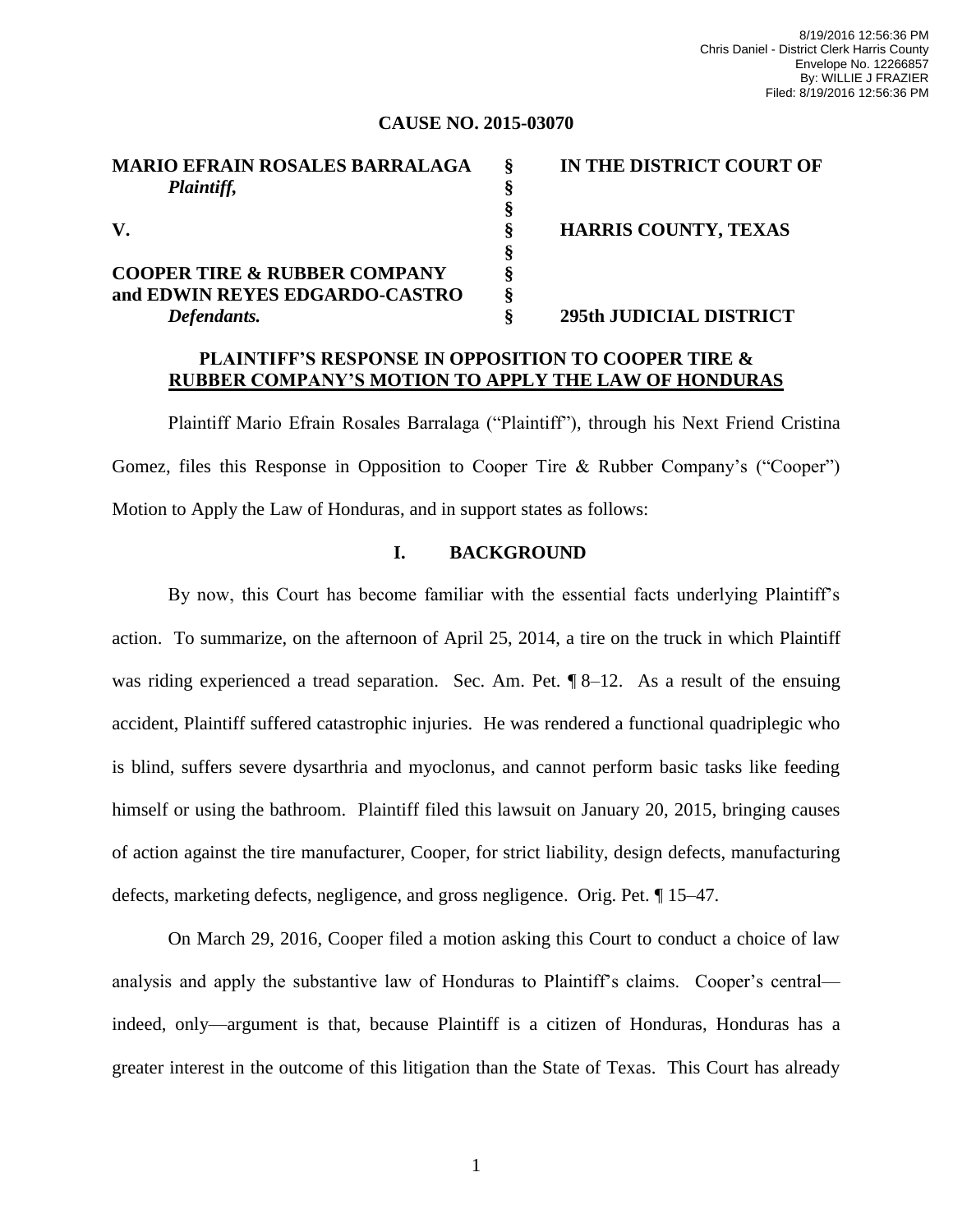considered and rejected a truncated version of this argument, as presented in Cooper's Motion to Compel Production of Documents and to Determine the Sufficiency of Plaintiff's Objections to Second Requests for Admission, filed on March 22, 2016 and heard on April 18, 2016. There, Cooper argued it was entitled to documents and admissions concerning Plaintiff's immigration status because "a potential conflict of laws issue exists given Plaintiff is a citizen of Honduras." The Court denied Cooper's motion then, and it should deny its motion now.

#### **II. ARGUMENT**

### **A. This Court Should Disregard the Affidavit of David Lopez.**

As a preliminary matter, this Court should disregard the affidavit of David Lopez, which Cooper submitted as an exhibit in support of its motion. Def.'s Ex. C (Affidavit of David Lopez). Despite his designation by Cooper as a retained expert, David Lopez is not qualified to "opine as to the differences between Texas and Honduran law"—or to the content of Honduran law at all. Mot. 4. Mr. Lopez is a practicing civil attorney in San Antonio. Def.'s Ex. C at 8. He was formerly a professor at St. Mary's University School of Law, University of California at Davis, and Baylor Law School. *Id.* at 9. As is evident both from his resume and from his deposition testimony, Mr. Lopez has an extensive background studying, teaching, writing, and presenting on various topics concerning Mexican law. However, he has no similar experience concerning Honduran law, indeed, no experience at all. He has never practiced before a Honduran court, he has never witnessed a proceeding before a Honduran court, and he has never spoken to a Honduran lawyer or judge. In fact, he has never visited Honduras. Ex. 1 (Dep. of David Lopez, Aug. 12, 2016) at 26. In the many lectures and presentations he has given over the course of his career, he has never even uttered the word "Honduras." *Id.* at 11. His proposed knowledge of Honduran law is extrapolated entirely from his generalized understanding of civil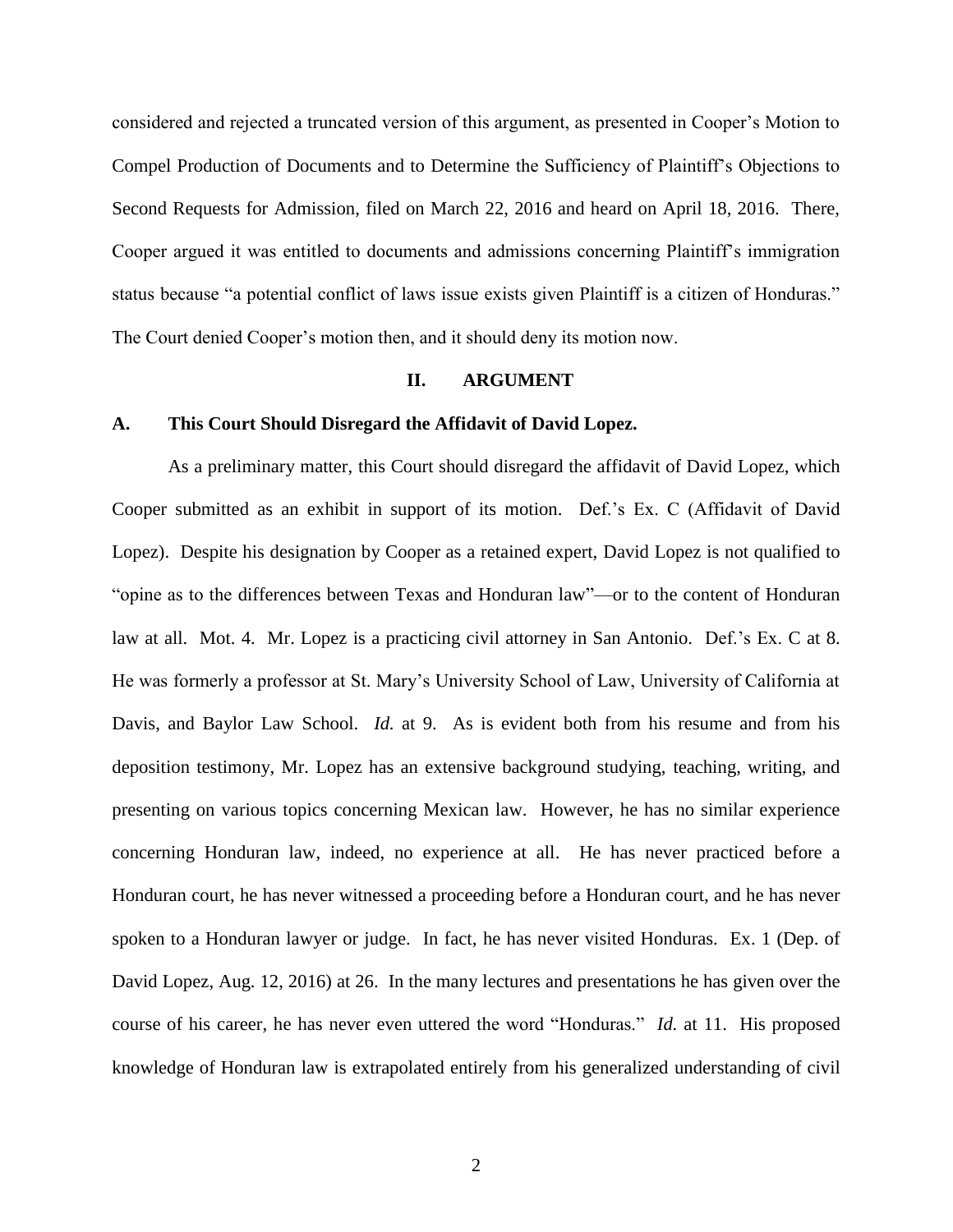law regimes, including the regime with which he is most familiar, Mexico. *Id.* at 27–28 ("I'm generally familiar with the litigation process in civil law countries. And my *expectation* would be that Honduras would be consistent maybe with some regional, more historical differences that are minor.") (emphasis added). Yet, he admits that the law of Honduras is different than the law off Mexico. *Id.* at 20. Although he has offered expert testimony on Mexican law numerous times, Mr. Lopez has offered expert testimony on Honduran law only one previous time, in a case where he was never deposed, his credentials were never challenged, and a second expert testified about Honduran law with substantially more detail. *Id.* at 24.

In addition to lacking the qualifications necessary to offer expert testimony on Honduran law, which he has never studied, the methodology Mr. Lopez used to reach his opinions is insufficient to warrant any consideration by this Court. Mr. Lopez testified that, to prepare his affidavit, his sole sources of information were the relevant Honduran civil codes themselves codes any court or lawyer could read and interpret independently in translation. He testified that he searched for but did not utilize any case law, any secondary sources or treatises, or any legal dictionaries in interpreting the statutory text. *Id.* at 19. He spoke with no lawyers, scholars, or Honduran law experts. He relied largely on an affidavit prepared by an expert witness in another case, which he considers "one of the better writings that I could find on Honduran law." *Id.* at 39. Of course, this "writing" was prepared by a retained expert, in a litigation context in which the expert's employer had as its goal the application of Honduran law. In the future, Mr. Lopez plans to visit the University of Texas at Austin to locate a dictionary of Honduran law, which he hopes will confirm the assumptions about Honduran law he has presented to the Court. *Id.* at 60. But, at the time he drafted his affidavit and at the time he was deposed, he had consulted no such dictionary.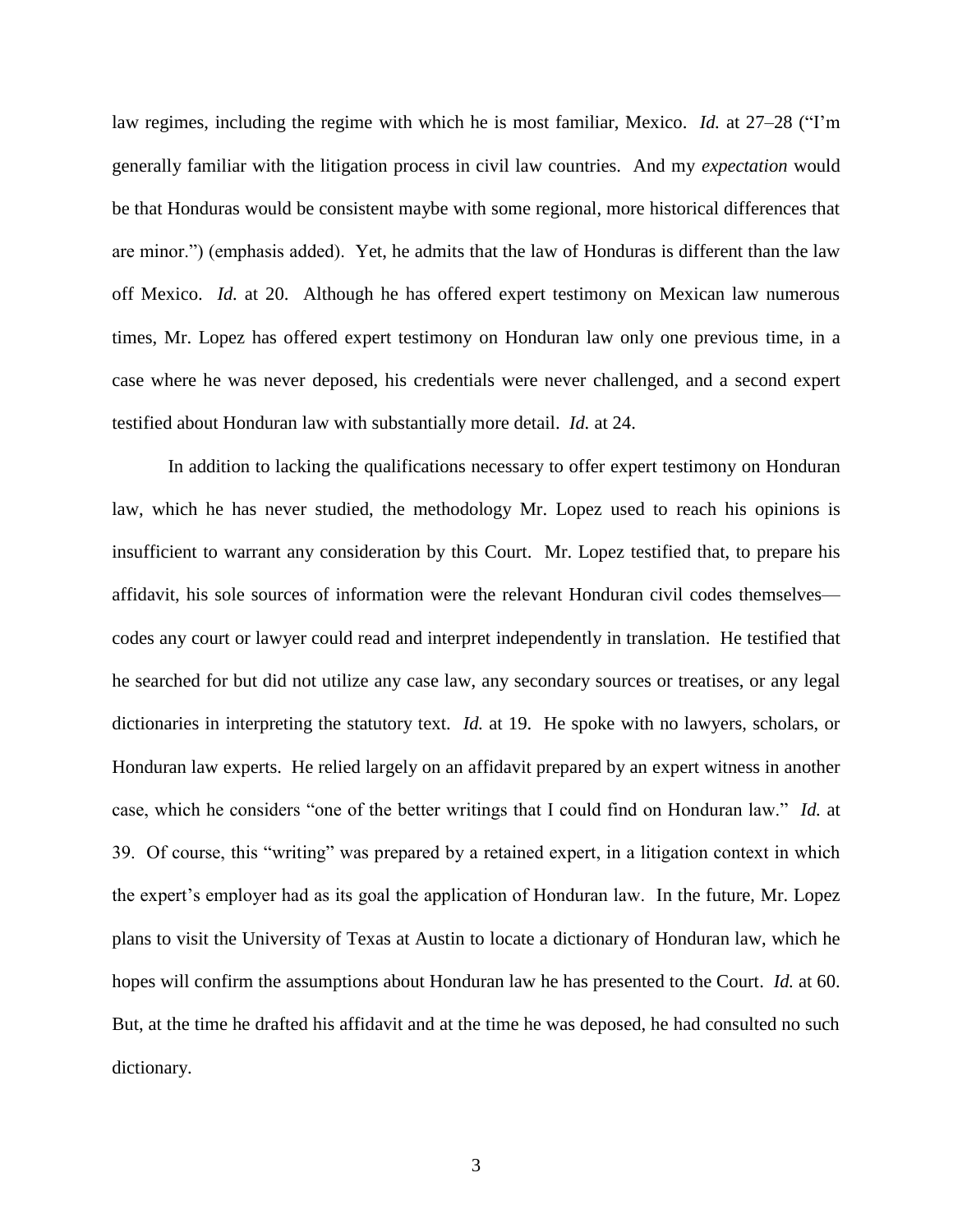Finally, and perhaps most importantly, Mr. Lopez's testimony provides no value to this Court. He offers no opinion about whether Texas or Honduran law should apply in this action. *Id.* at 5. And he cannot state definitively what the law of Honduras is. For example, when asked to substantiate the opinion reflected in his affidavit that Honduran law limits monetary damages to losses sustained to a plaintiff's assets and future gains he will not receive, he can point to no actual source:

> Q. What is your basis for the opinion that Honduras specifically means reduction in patrimony when it says the value of the loss suffered?

> A. Let's see. I would fall back on my general understanding of civil law which is what damages means in that context.

Q. But you don't have anything specific to Honduras? . . .

A. There's nothing that I can tell you in the civil code of Honduras that defines damages beyond loss to the—the value of the loss that has been suffered.

*Id.* at 35.

Given that Mr. Lopez offers no opinion on whether the law of Texas or Honduras should apply in this action, and given that his explanation of Honduran law is based on expectations and assumptions rather than any Honduras-specific expertise or source materials, Mr. Lopez's affidavit bears no value to this Court. Perhaps the only portion of Mr. Lopez's affidavit the Court can utilize in its analysis is his admission that Plaintiff is a resident of Texas—a fact with substantial relevance to the choice of law analysis outlined in the following sections. Def.'s Ex. C at 3 ("Mario Efrain Rosales Barralaga ('Mr. Barralaga') is and at all times relevant hereto was a citizen of Honduras *residing in Houston, Texas*.") (emphasis added).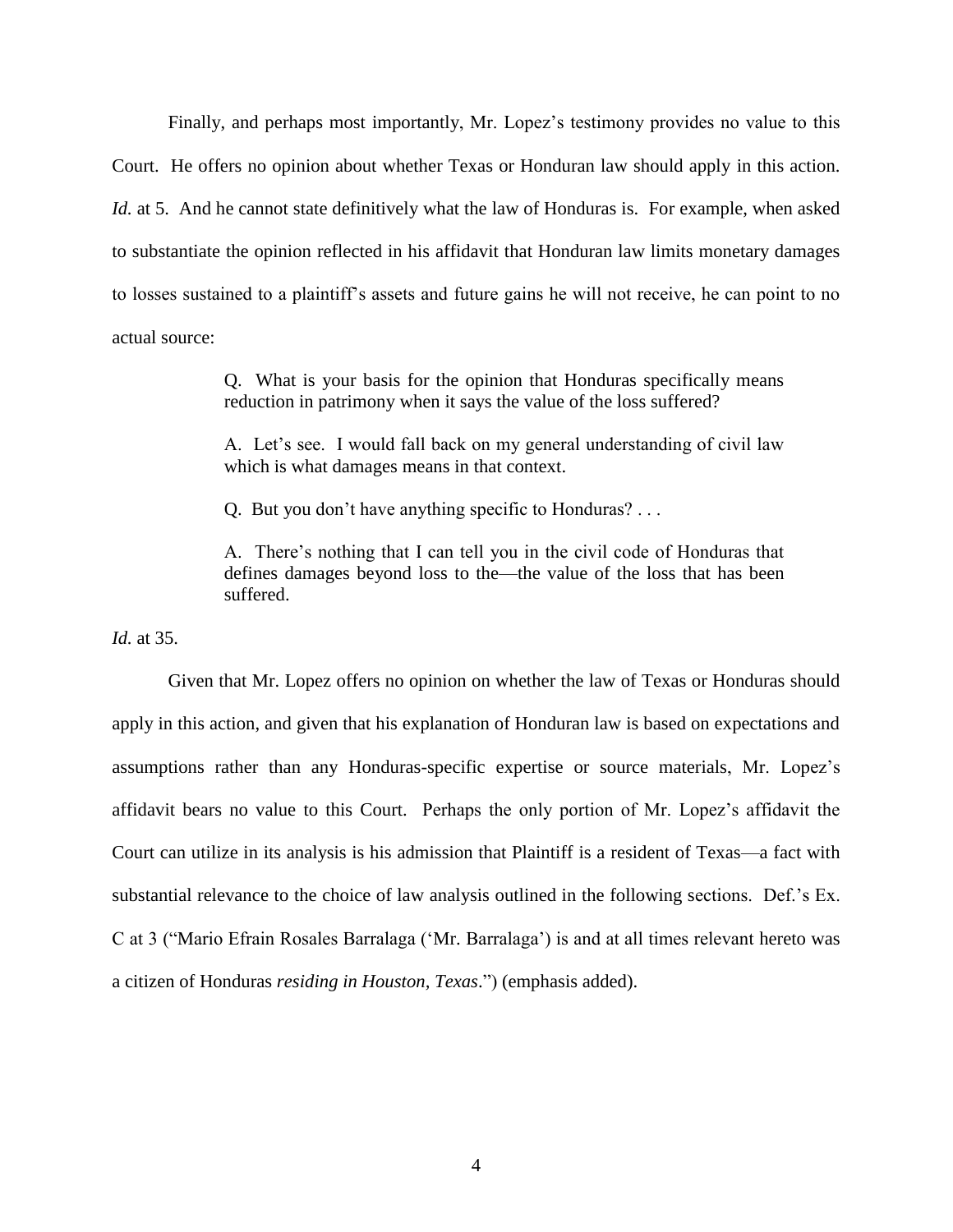### **B. The "Most Significant Relationship" Test Applies.**

Setting aside Mr. Lopez's affidavit, this Court must evaluate Cooper's argument that Honduran law should apply to Plaintiff's claims. Under Texas law, a court presented with a potential choice of law question must first determine whether there is a conflict between various laws that might apply. *See Schneider Nat'l Transp. v. Ford Motor Co.*, 280 F.3d 532, 536 (5th Cir. 2002). If no such conflict exists, the choice of law question is moot, and the law of the forum state applies by default. *Id.* Cooper has failed to demonstrate that there is a conflict between the laws of Texas and Honduras, since it relies exclusively on Mr. Lopez's unqualified and unhelpful affidavit to identify potential differences.

Regardless, even if Texas and Honduran law did conflict, it is clear that this Court must apply Texas law. Choice of law is determined with reference to the Restatement (Second) of Conflict of Laws' ("Second Restatement") "most significant relationship" test. *Hughes Wood Prods., Inc. v. Wagner*, 18 S.W.3d 202, 205 (Tex. 2000); *Gutierrez v. Collins*, 583 S.W.2d 312, 318 (Tex. 1979) ("[I]n the future all conflicts cases sounding in tort will be governed by the 'most significant relationship' test as enunciated in Sections 6 and 145 of the Restatement (Second) of Conflicts."). The Second Restatement requires a court to consider which forum's law has the most significant relationship to the particular substantive issue to be resolved. *Wagner*, 18 S.W.3d at 205 (citing Restatement (Second) of Conflict of Laws § 145(1)). The Second Restatement states that the following contacts are to be considered:

- (a) the place where the injury occurred;
- (b) the place where the conduct causing the injury occurred;
- (c) the domicile, residence, nationality, place of incorporation and place of business of the parties; and
- (d) the place where the relationship, if any, between the parties is centered.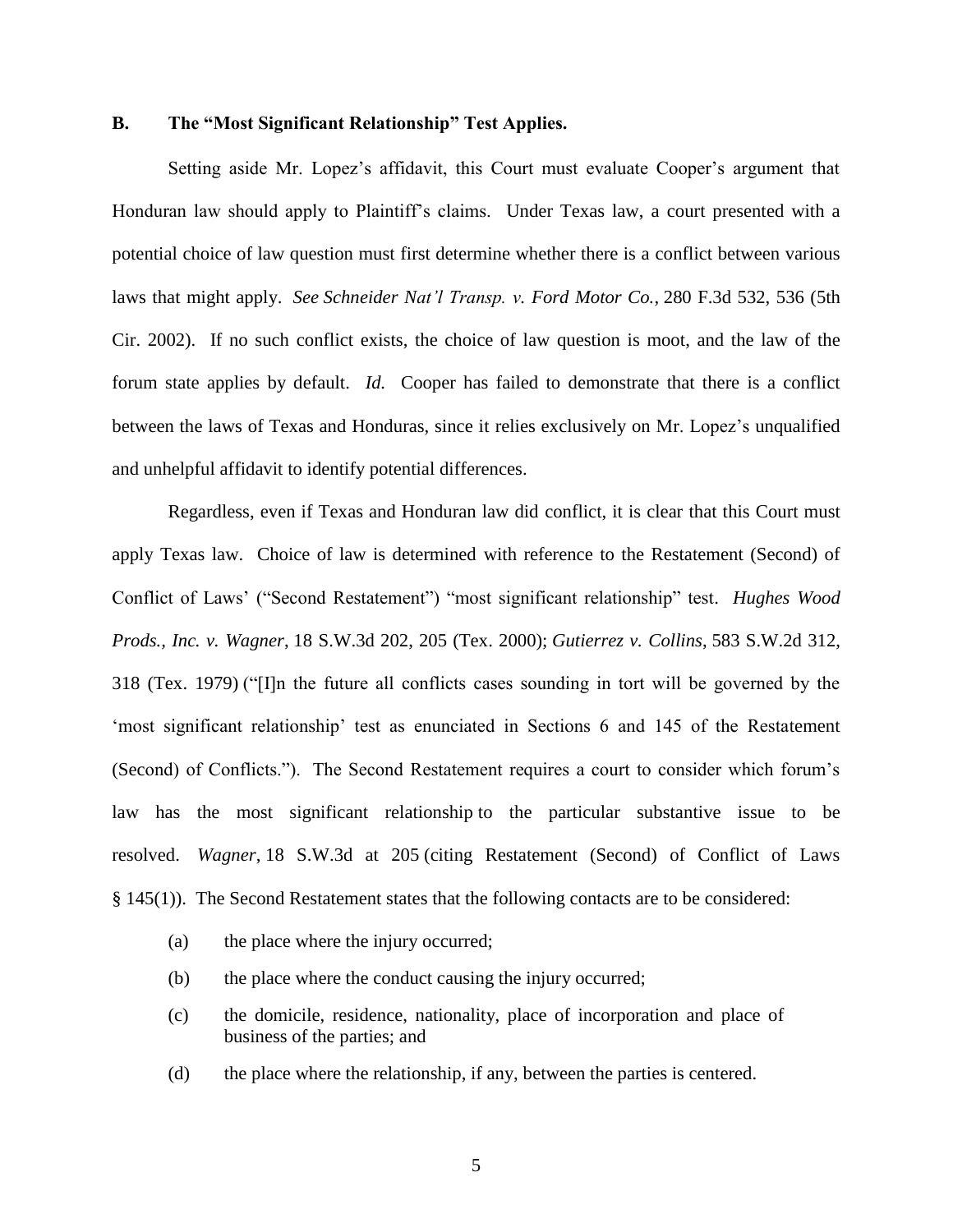Restatement (Second) of Conflict of Laws § 145(2). The following policy factors are also relevant to the court's analysis:

- (a) the needs of the interstate and international systems,
- (b) the relevant policies of the forum,
- (c) the relevant policies of other interested states and the relative interests of those states in the determination of the particular issue,
- (d) the protection of justified expectations,
- (e) the basic policies underlying the particular field of law,
- (f) certainty, predictability and uniformity of result, and
- (g) ease in the determination and application of the law to be applied.

*Id.* at § 6.

# **C. Under the "Most Significant Relationship" Test, Texas Law Applies.**

## 1. The Many Undisputed Facts of this Case Support the Application of Texas Law*.*

In its 20-page brief, Cooper identifies only a single fact that conceivably supports the application of Honduran law in this case: Plaintiff is a citizen of Honduras. Plaintiff does not dispute—and has never disputed—this fact. Regardless, Cooper has not presented any other additional facts reasonably suggesting that Honduras has any relationship to this litigation. By contrast, numerous undisputed facts demonstrate clearly that Texas has a substantial relationship here, including the following:

- Plaintiff resides in Texas;
- Plaintiff resided in Texas at the time of the accident;
- Plaintiff continuously resided in Texas for the five years prior to the accident, without interruption;
- Plaintiff has continuously resided in Texas in the two years following the accident, without interruption;
- Plaintiff was legally married in Texas in a ceremonial wedding;
- Plaintiff has paid income taxes in the United States for work he performed in Texas, *see* Ex. 2 (Income Tax Filing);
- Plaintiff has received Medicare benefits for medical care he received in Texas, *see*  Ex. 3 (Shannon Medical Center Billing Records);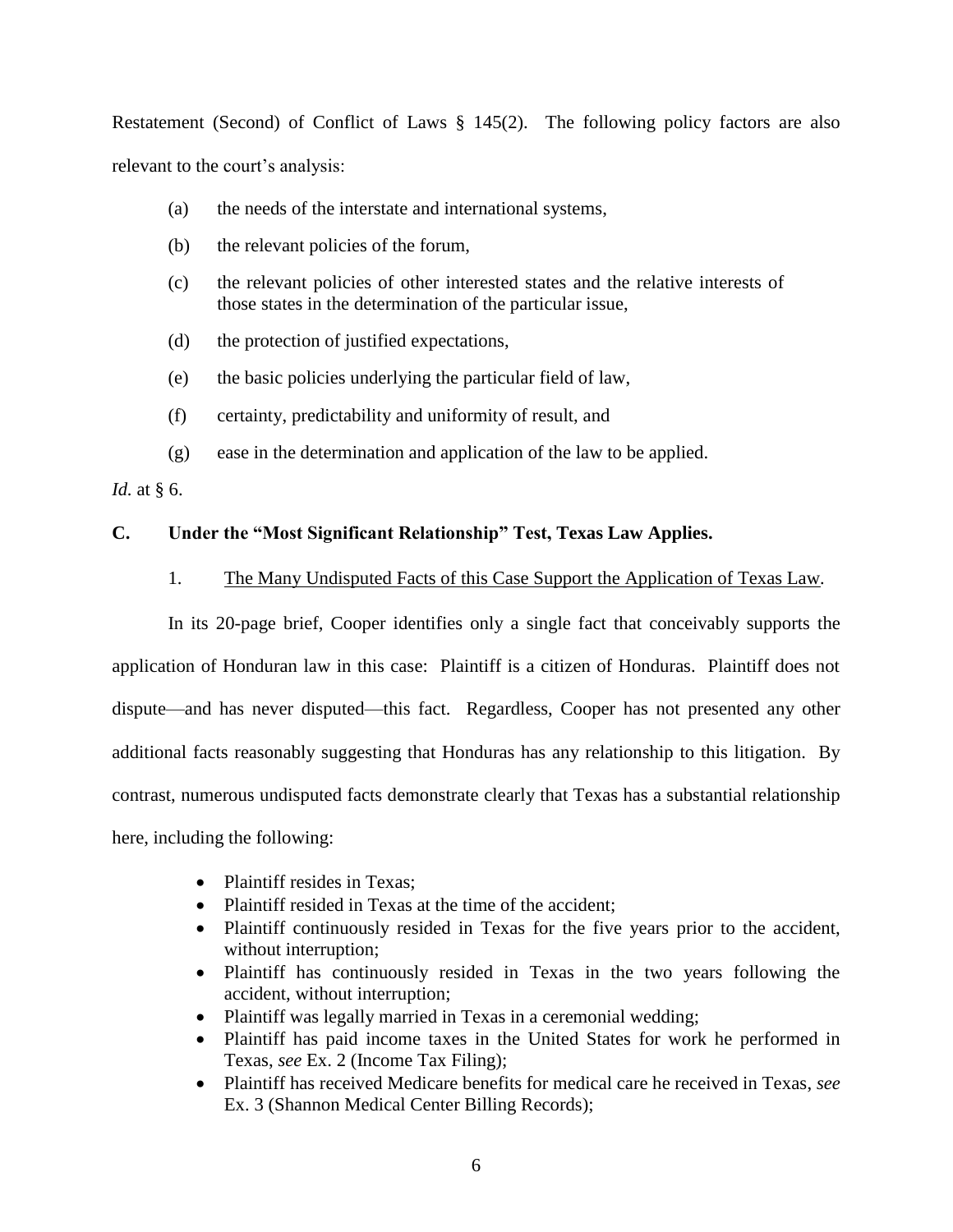- Plaintiff is currently receiving assistance through the Harris County Hospital Gold Card Program;
- Plaintiff was working in Texas at the time of the accident;
- Plaintiff was injured in Texas;
- The owners of the subject vehicle resided in Texas at the time of the incident;
- The owners of the subject vehicle continue to reside in Texas;
- The owners of the subject vehicle have been named as potentially responsible third parties by Cooper;
- The driver of the subject vehicle resided in Texas at the time of the incident;
- The driver of the subject vehicle is a settling defendant in this case;
- The subject vehicle was purchased in Texas;
- The subject vehicle was maintained in Texas;
- The subject tire was purchased in Texas;
- The subject tire was maintained in Texas;
- The trip during which Plaintiff was injured originated in Texas;
- The trip during which Plaintiff was injured terminated in Texas;
- The entire trip during which Plaintiff was injured occurred in Texas;
- The subject vehicle never left Texas;
- The subject tire never left Texas;
- All of the relevant witnesses reside in Texas;
- All of the emergency responders and investigators reside in Texas;
- Plaintiff's medical treatment occurred in Texas;
- Plaintiff's treating physicians are located in Texas; and
- Cooper is a U.S. company doing regular business in Texas.

Of these facts, it is perhaps most compelling that Plaintiff's injuries, due to Cooper's tortious conduct, occurred in Texas. While not controlling, the place of injury has long been held to be a key factor in making proper choice of law determinations. Restatement (Second) of Conflict of Laws § 145 cmt. E ("In the case of personal injuries or of injuries to tangible things, the place where the injury occurred is a contact that, as to most issues, plays an important role in the selection of the state of the applicable law. . . . This is so for the reason among others that persons who cause injury in a state should not ordinarily escape liabilities imposed by the local law of that state on account of the injury."). Additionally, the relationship between Plaintiff and Cooper is centered in Texas, where the defective Cooper tire was purchased, maintained, and driven, where it suffered the tread separation at issue, and where Plaintiff was consequently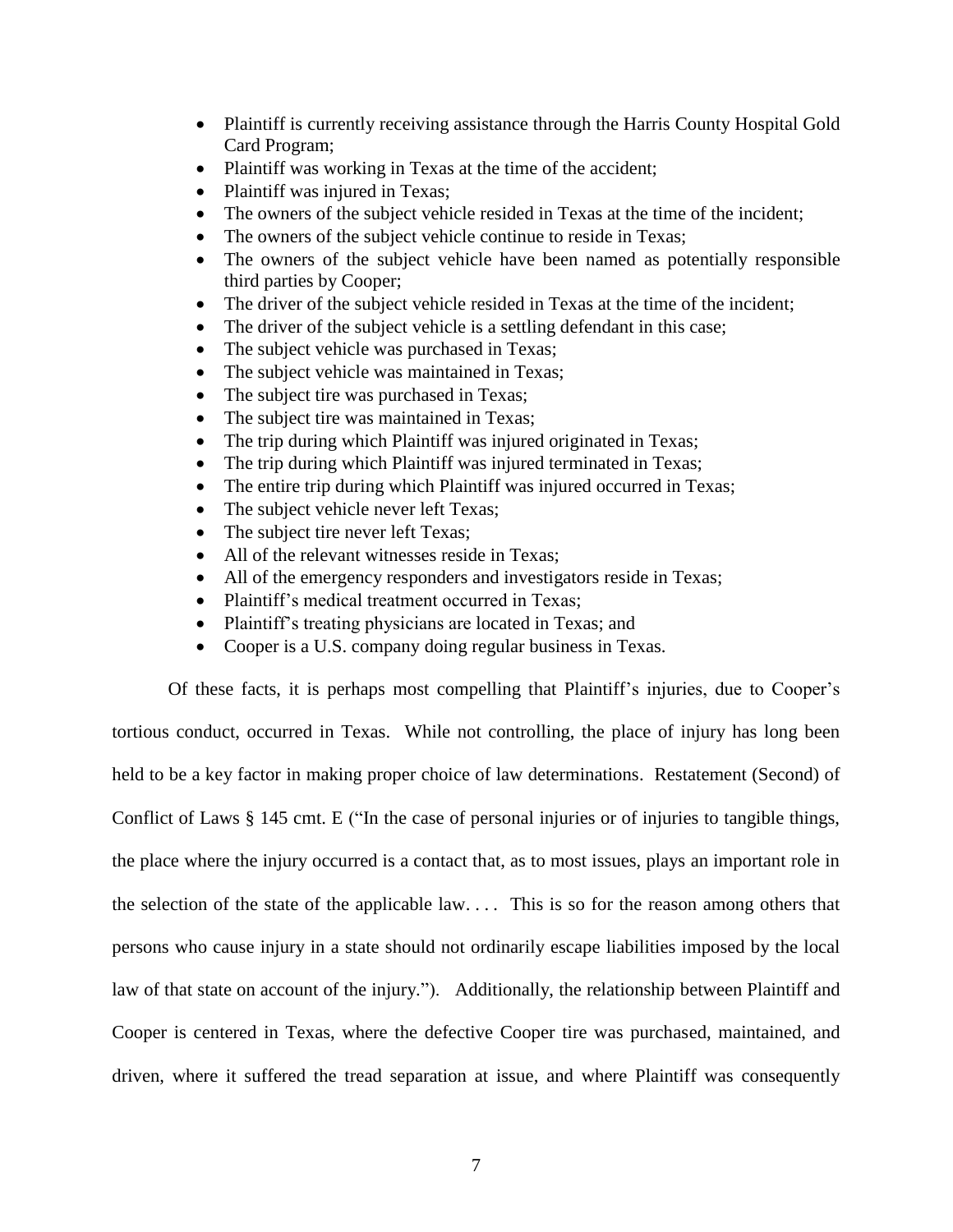injured and treated for his injuries. No element of the parties' relationship relates in any way to Honduras. Also crucial is the fact that all relevant physical evidence, witnesses, and Plaintiff's extensive medical records are located in Texas, while none are located in Honduras.

#### 2. Plaintiff's National Origin Does Not Preclude Recovery Under Texas Tort Law*.*

Cooper emphasizes, repeatedly, that Plaintiff was undocumented at the time of the accident, arguing that his immigration status should play a determinative role in what law this Court should apply. Specifically, Cooper argues that applying Texas law to this case would "encourage[] workers from other countries to abandon their home country," "frustrate Honduran policies while rewarding illegal immigration in direct violation of the policies of the United States and Texas[,] and would allow Plaintiff to reap financial benefits from a system to which he did not contribute and without a legitimate expectation of benefitting from that system." Mot.  $2-3.$ 

As a threshold issue, Plaintiff has both contributed to (income tax) and received benefits from (Medicaid and Harris County) the system that he is obligated to repay when he is successful in his case against Cooper. Because Plaintiff was a long-time, contributing resident of Texas prior to the incident, the cases cited by Cooper are factually and fundamentally distinguishable from the case currently before the Court.

Plaintiff also notes it is exceedingly implausible that a worker would be incentivized to leave his home country and immigrate to the United States because he hopes to receive a larger recovery in tort after he sustains catastrophic injuries, due to another party's negligence, that render him a functional quadriplegic for the remainder of his life. *Grocers Supply, Inc. v. Cabello*, 390 S.W.3d 707, 719 (Tex. App.—Dallas 2012) ("Most courts considering the issue of whether damage awards under state law thwart Congress's purpose have concluded similarly that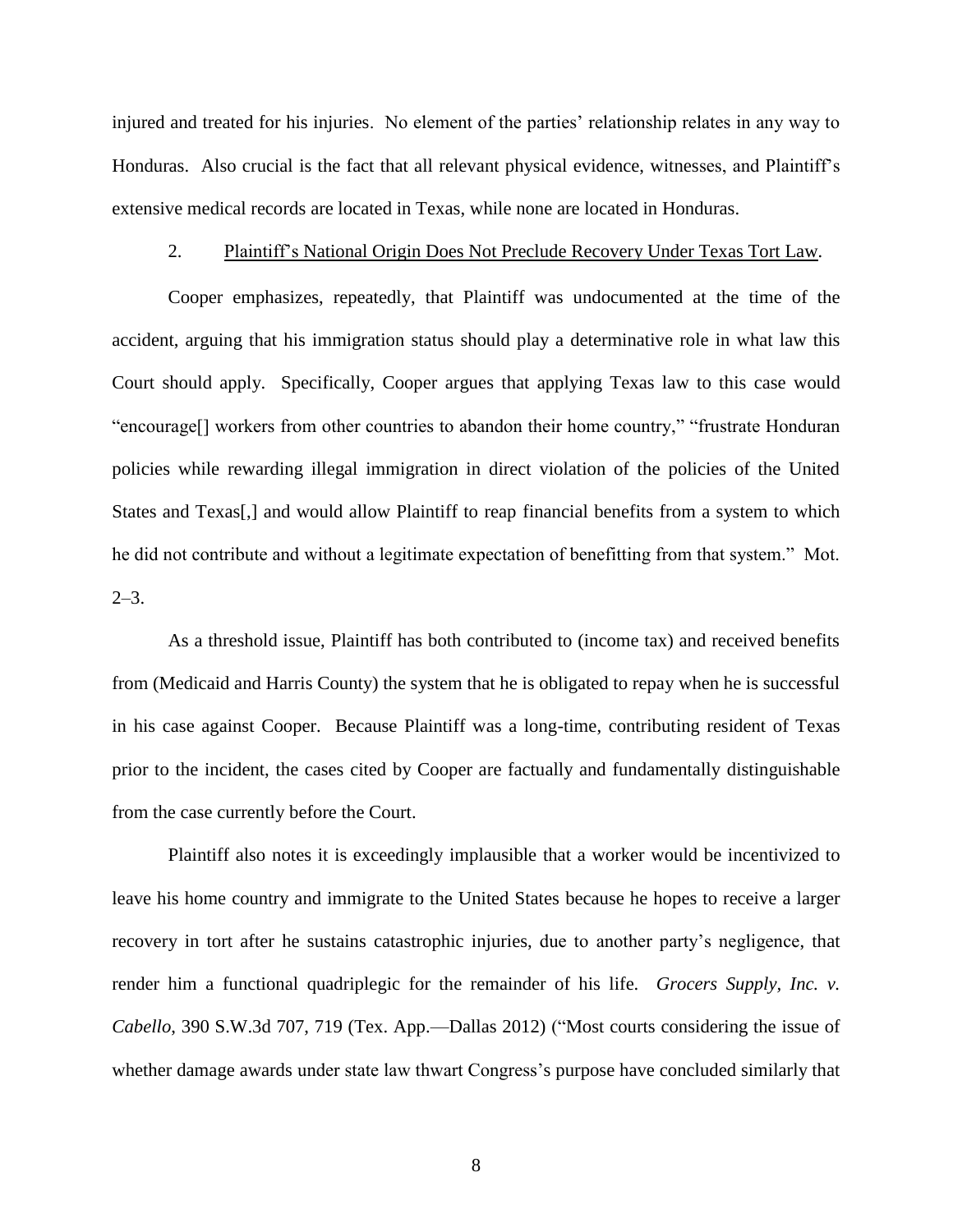potential damage awards are not meaningful incentives to draw illegal immigrants into this country."); *Asylum Co. v. Dist. of Columbia Dep't. of Emp't. Servs.*, 10 A.3d 619, 633 (D.C. Cir. 2010) ("We think it unlikely that the availability of workers' compensation benefits in the event of a debilitating work injury in the United States would significantly affect an alien worker's decision about whether to enter this country in response to the already 'magnetic' force of the job market.").

Federal immigration policy is "a highly charged area of political debate" which Texas courts will not wade into without good reason. *See, e.g.*, *Republic Waste Servs., Ltd. v. Martinez*, 335 S.W.3d 401, 409 (Tex. App.—Houston [1st Dist.] 2011). Further, it is well established that undocumented immigrants are entitled to recover in tort in Texas courts applying Texas law even for, contrary to Cooper's suggestion, lost wages.<sup>1</sup> See, e.g., Grocers Supply, 390 S.W.3d at 724 ("Texas law does not require citizenship or the possession of immigration work authorization permits as a prerequisite to recovering tort damages."); *Tyson Foods, Inc. v. Guzman*, 116 S.W.3d 233, 247 (Tex. App.—Tyler 2003) ("As we stated previously, Texas law does not require citizenship or the possession of immigration work authorization permits as a prerequisite to recovering damages for lost earning capacity."); *Wal-Mart Stores, Inc. v. Cordova*, 856 S.W.2d 768, 770 n.1 (Tex. App.—El Paso 1993, writ denied) ("The current state of Texas law does not require citizenship or the possession of immigration work authorization permits as a prerequisite to recovering damages for loss of earning capacity, nor will this Court espouse such a theory."). This is because the tort system in Texas was not designed to advance

l

<sup>1</sup> Cooper misleadingly cites a Florida case for the proposition that a plaintiff's status as an undocumented immigrant precludes an award for lost wages, arguing it is therefore "clear [here] that an illegal alien has no expectation of damages." Mot. 12–13 (quoting *Veliz v. Rental Serv. Corp. USA, Inc.*, 313 F. Supp. 2d 1317, 1336 (M.D. Fla. 2003). Texas law holds precisely the opposite of *Veliz*.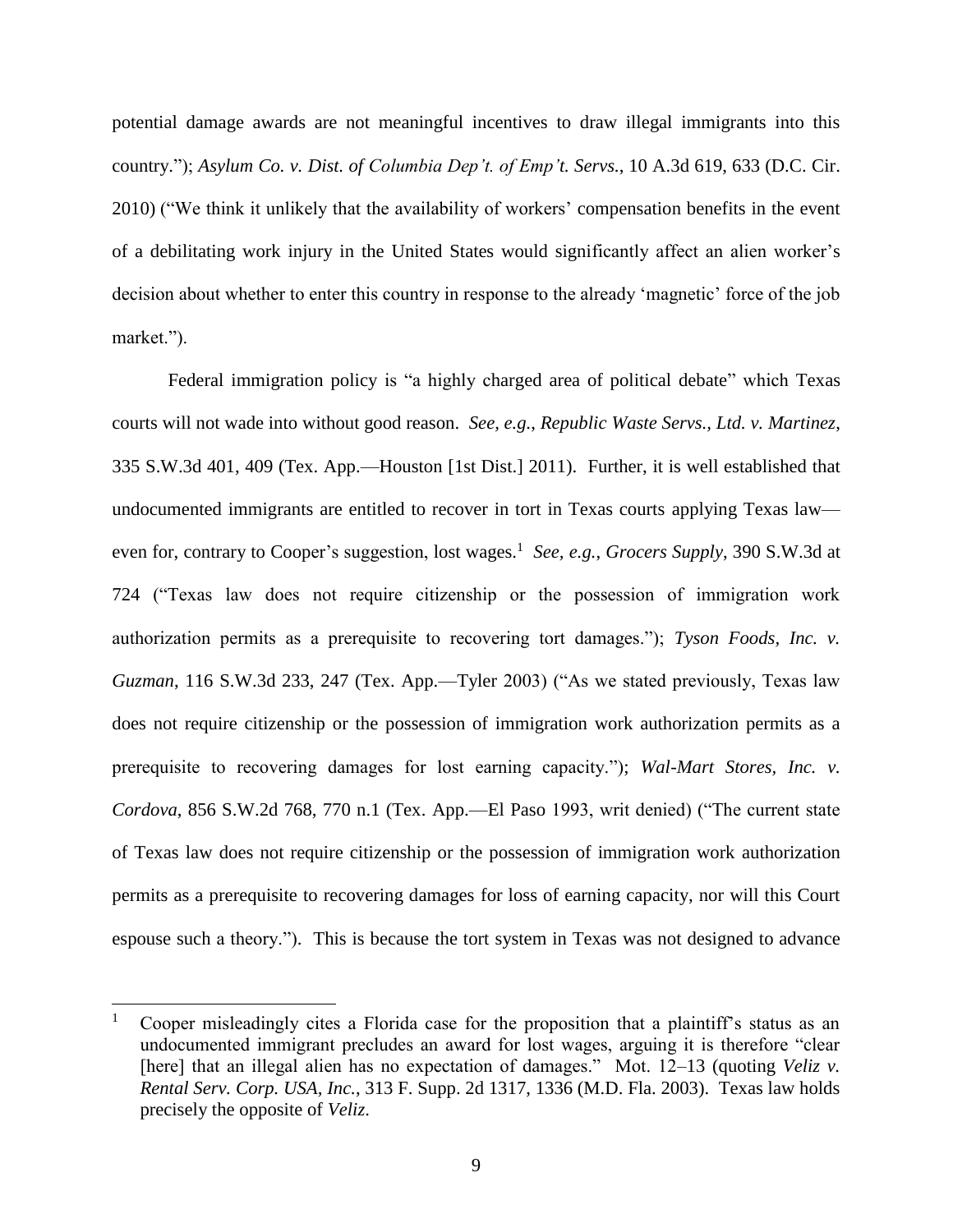or comment on federal immigration policy but rather "to compensate victims and to create incentives for citizens to act with the proper degree of care." *Villaman v. Schee*, 15 F.3d 1095 (9th Cir. 1994) (unpublished). Here, Texas has a strong interest in deterring tortious conduct that occurs within its borders, regardless of the immigration status of the victim of such conduct. Cooper is not entitled to avoid responsibility under Texas law simply because the person injured by its defective tire happens to be a non-citizen.

Cooper also cites *Hoffman Plastic Compounds, Inc. v. NLRB*, 535 U.S. 137 (U.S. 2002), for the proposition that it runs contrary to federal immigration policy to award state law tort damages to which an undocumented immigrant has no right of expectation. Mot. 12–13. In *Hoffman*, an undocumented immigrant worker brought a claim through the National Labor Relations Board ("NLRB") for back pay and reinstatement. The Supreme Court held that the worker was not entitled to recovery under the National Labor Relations Act ("NLRA") because the Immigration Reform and Control Act of 1986 ("IRCA") preempts other federal regulation of labor relations between employers and undocumented workers.

Yet, contrary to Cooper's misleading analysis, Texas courts have consistently declined to extend the holding in *Hoffman* outside the narrow arena of federal labor relations regulations. They have expressly held that the IRCA does not preempt or otherwise impact state tort law, which, as discussed above, exists for purposes entirely distinct from federal immigration policy. *Grocers Supply*, 390 S.W.3d at 717 ("The structure of IRCA, and recent decisions interpreting the Act, also suggest Congress did not intend to preempt state tort law."); *Tyson Foods*, 116 S.W.3d at 247 (rejecting the argument that *Hoffman* applies in the context of state tort recovery for lost wages); *Vargas v. Kiewit La. Co.*, No. H-09-2521, 2012 WL 2952171, at \*3 (S.D. Tex. July 18, 2012) ("[A]lthough Congress's interest is pervasive and dominant in immigration, tort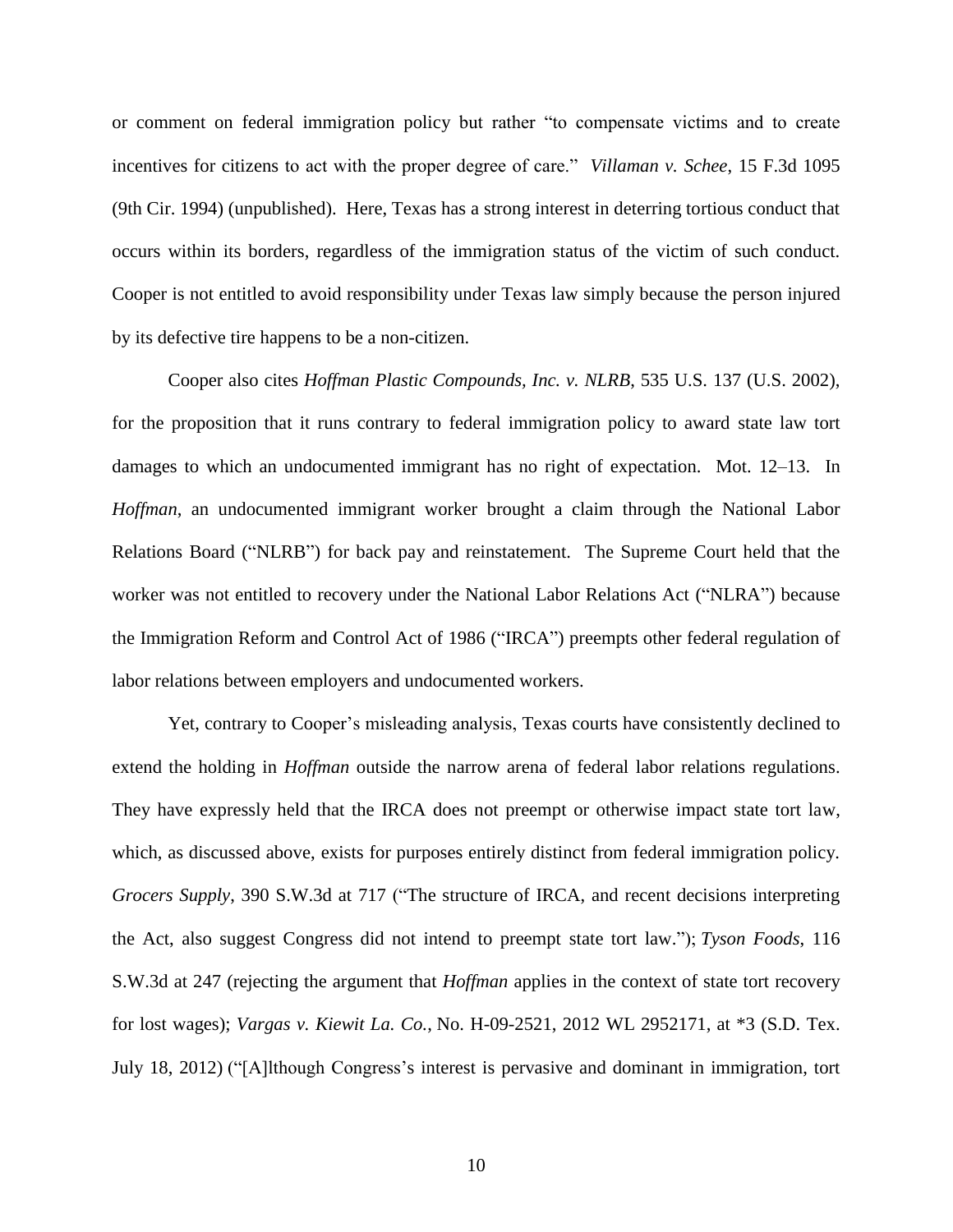and labor are areas that traditionally have been left to the states to regulate."). A claim traditionally within the domain of state law will not be superseded by federal law "unless that was the clear and manifest purpose of Congress." *N.Y. State Conference of Blue Cross & Blue Shield Plans v. Travelers Ins. Co.*, 514 U.S. 645, 655 (U.S. 1995). Thus, *Hoffman* offers no support for Cooper's sweeping argument that applying the tort law of Texas—to a tortfeasor doing regular business in Texas, whose negligent conduct caused an injury in Texas to a person residing in Texas—violates or runs contrary in any way to federal immigration policy.

#### 3. Cooper Cites No Texas Case Law Supporting the Application of Honduran Law*.*

Cooper offers this Court no relevant Texas precedent to consider, and the federal cases it cites do not support the application of Honduran law under the facts of this case. Indeed, the case Cooper relies upon most heavily, *Figueroa v. Williams*, 2010 WL 5387599 (S.D. Tex. Dec. 17, 2010), points to the application of Texas law here.

In *Figueroa*, a truck driver was paid to illegally transport citizens of Mexico and Honduras in his tractor-trailer. The driver abandoned the trailer—with 74 aliens trapped in the back—at a gas station in Victoria, Texas. Dozens were injured, and 19 died of dehydration, hyperthermia, suffocation, or mechanical asphyxia. The scheme was plotted in Mexico and begun in Mexico and none of the unfortunate souls in the back of that trailer had ever set foot on Texas soil. The truck in which they were transported happened to break down in Texas, but it could just have easily have broken down before it crossed the border. As pointed out by the court, the site of the abandonment of the truck was "fortuitous," although undeniably unfortunate.

The defendants in *Figueroa* moved for the application of Mexican and Honduran law. The court began its choice of law analysis by citing the Second Restatement "most substantial

11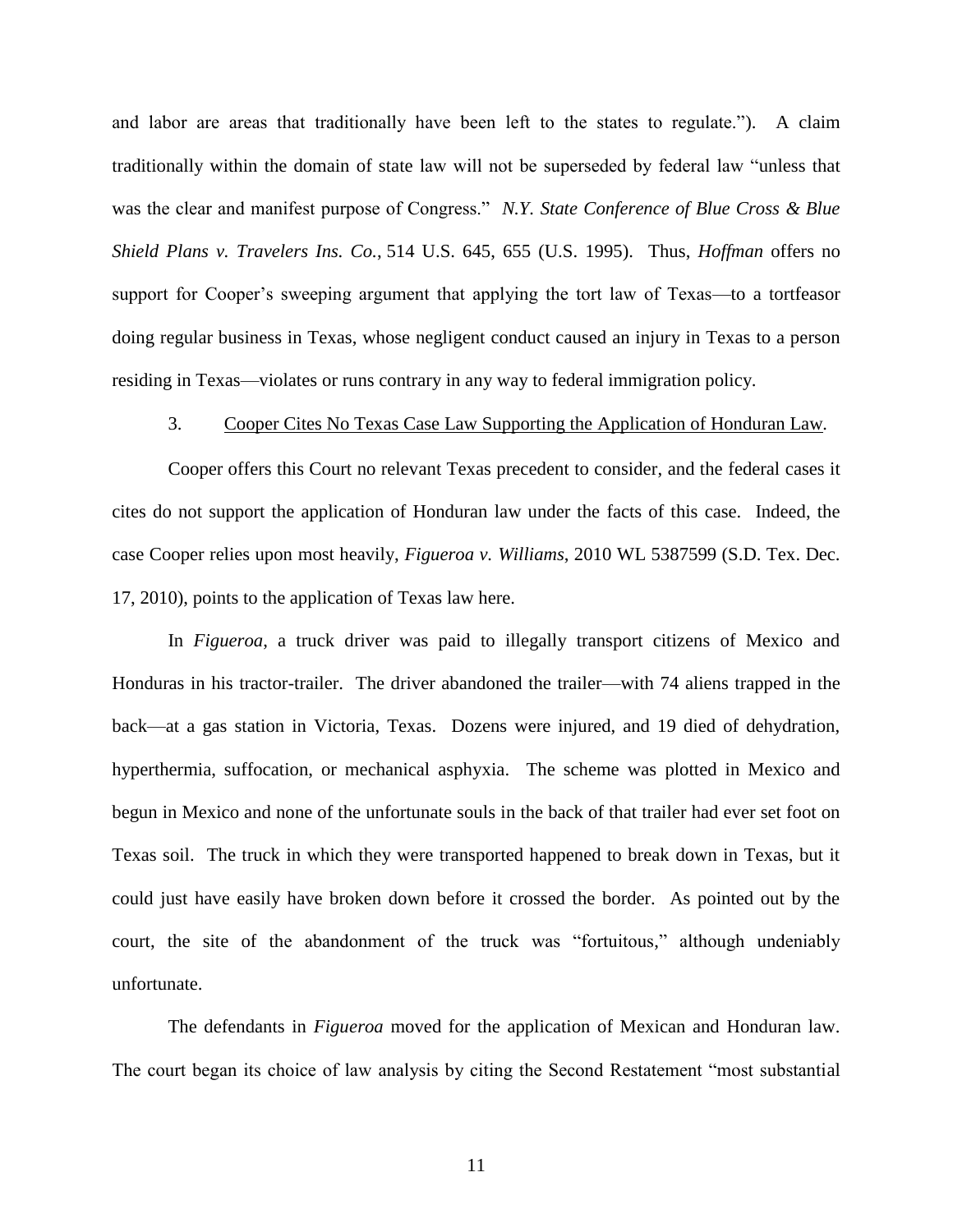relationship" test. Analyzing the Section 145 factors outlined above, the court emphasized: "All plaintiffs and decedents lived in Mexico and Honduras. There is no evidence indicating that any plaintiff or decedent previously resided in Texas, and there is no evidence that any Plaintiff will live in Texas after the conclusion of this lawsuit." *Id.* at \*4. The only connection between the suit and the State of Texas was that the driver happened to abandon the trailer in Texas, rather than another state along his route. The court in *Figueroa* further emphasized that "[m]uch of the conduct leading up to—and allegedly causing—decedents' deaths occurred outside Texas." *Id.*

The facts of this case stand in direct contrast to those in *Figueroa*. Here, Plaintiff is a resident of Texas. Def.'s Ex. C at 3. Plaintiff and his sister (and Next Friend) lived in Texas for more than five years preceding the accident, and they have remained in Texas for the two years since. As Cooper's expert, Mr. Lopez, admitted, Plaintiff worked continuously in Texas from 2009 to 2014. *Id.* Plaintiff's extensive medical treatment has all occurred in Texas. And both Plaintiff's and Cooper's life-care experts have opined that Plaintiff should remain in Texas. Further, no one contends that any tortious conduct occurred in Honduras at any time. Instead, it is Cooper's contention that *all* relevant tortious conduct occurred in Texas: Cooper blames the owners of the tire (Texas residents) for failing to maintain the tire (which never left Texas) while they owned it (exclusively in Texas). Cooper further blames the owners of the truck for allowing (in Texas) the driver (a Texas resident) to drive the truck (exclusively in Texas). Cooper also blames the driver of the vehicle (a Texas resident) for failing to control the truck after the tread separated (in Texas) from the Cooper tire (purchased and maintained in Texas). Thus, all of the Second Restatement factors the court in *Figueroa* considered in choosing whether to apply Texas or foreign law point to the application of Texas law in this case.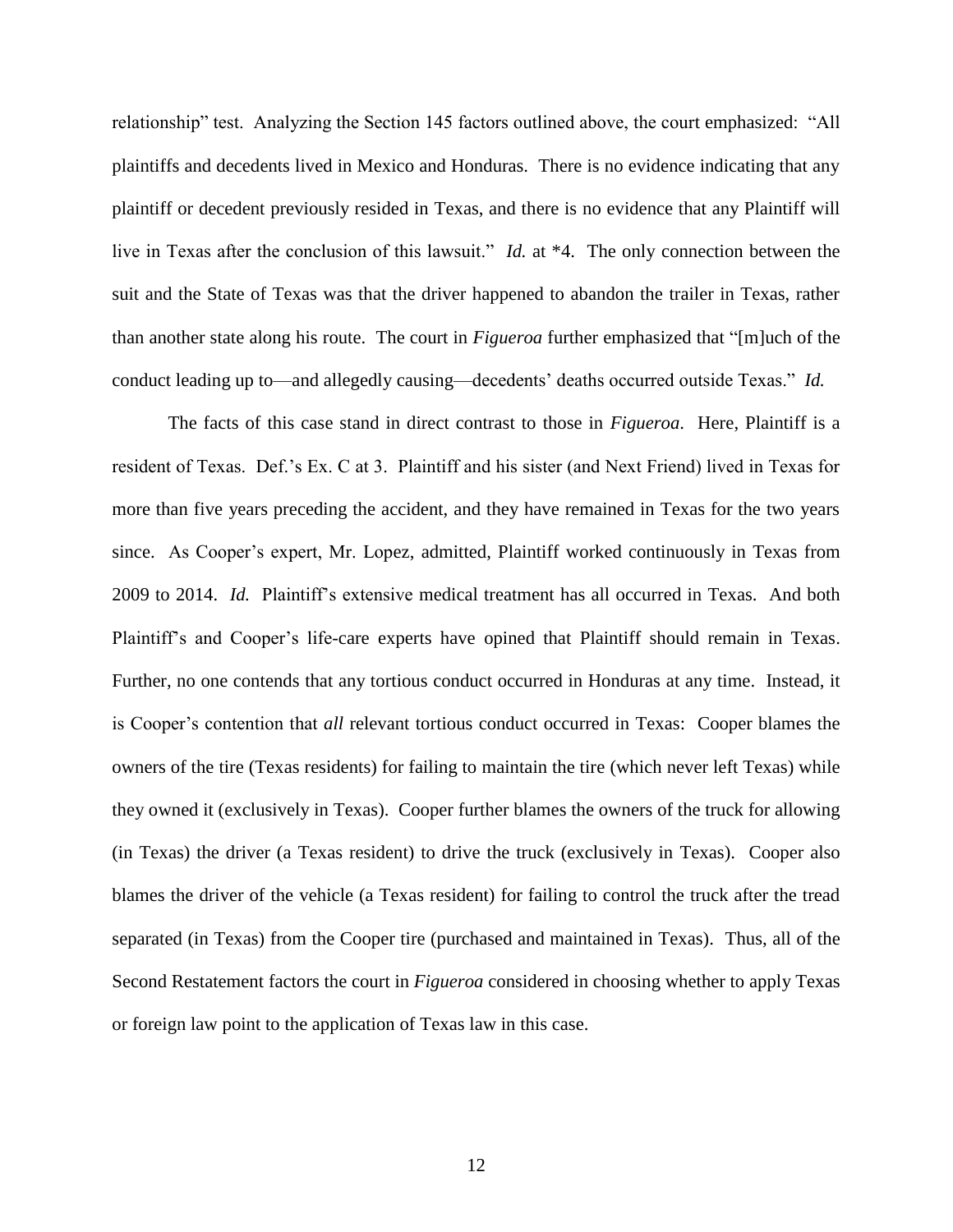Likewise, the *Figueroa* court's policy analysis under Section 6 of the Second Restatement, also outlined above, points to the application of Texas law here. Concerning "the needs of interstate and international systems," the court stated: "[T]he Court finds that the needs of the international system weigh in favor of applying the law of each decedent's domicile to Plaintiffs' damage claims." *Id.* at 6. Here, it is undisputed that Plaintiff's domicile was and remains Texas. Concerning the "relevant policies of the forum," the Court again referenced the importance of domicile, underscoring that parties who are not domiciled in Texas neither contribute to nor pose a burden to Texas welfare systems or state funds. But, again, this reasoning stands in contrast to the facts of this case. Plaintiff worked in Texas and bought gas, groceries, and necessities in Texas, regularly contributing to the Texas economy. He was married in a church in Texas and paid for a Texas marriage license. He paid taxes in the United States for his work in Texas. Ex. 2. He has a bank account in Texas. Since the accident, unfortunately, Plaintiff has been forced to burden the system to which he once contributed. Medicare paid a portion of his enormous medical bill at the Shannon Medical Center and now must be repaid. Ex. 3. Plaintiff currently receives assistance from Harris County to fund his ongoing medical treatment; like his costs to Medicare, his costs to Harris County must also be repaid from any recovery in this suit. All of Plaintiff's extensive medical treatment, medical supplies, and prescriptions have been paid for, and will continue to be paid for, in Texas. In *Figueroa*, the Court rightly stated that "the State of Texas has no interest in the amount of damages awarded to Plaintiffs." *Figueroa*, 2010 WL 5387599, at \*7. But, here, the State of Texas has a substantial interest in the damage award in this case.

Finally, concerning the "certainty, predictability, and uniformity of result" factor the court in *Figueroa* highlighted, the application of Honduran law—in the form recommended by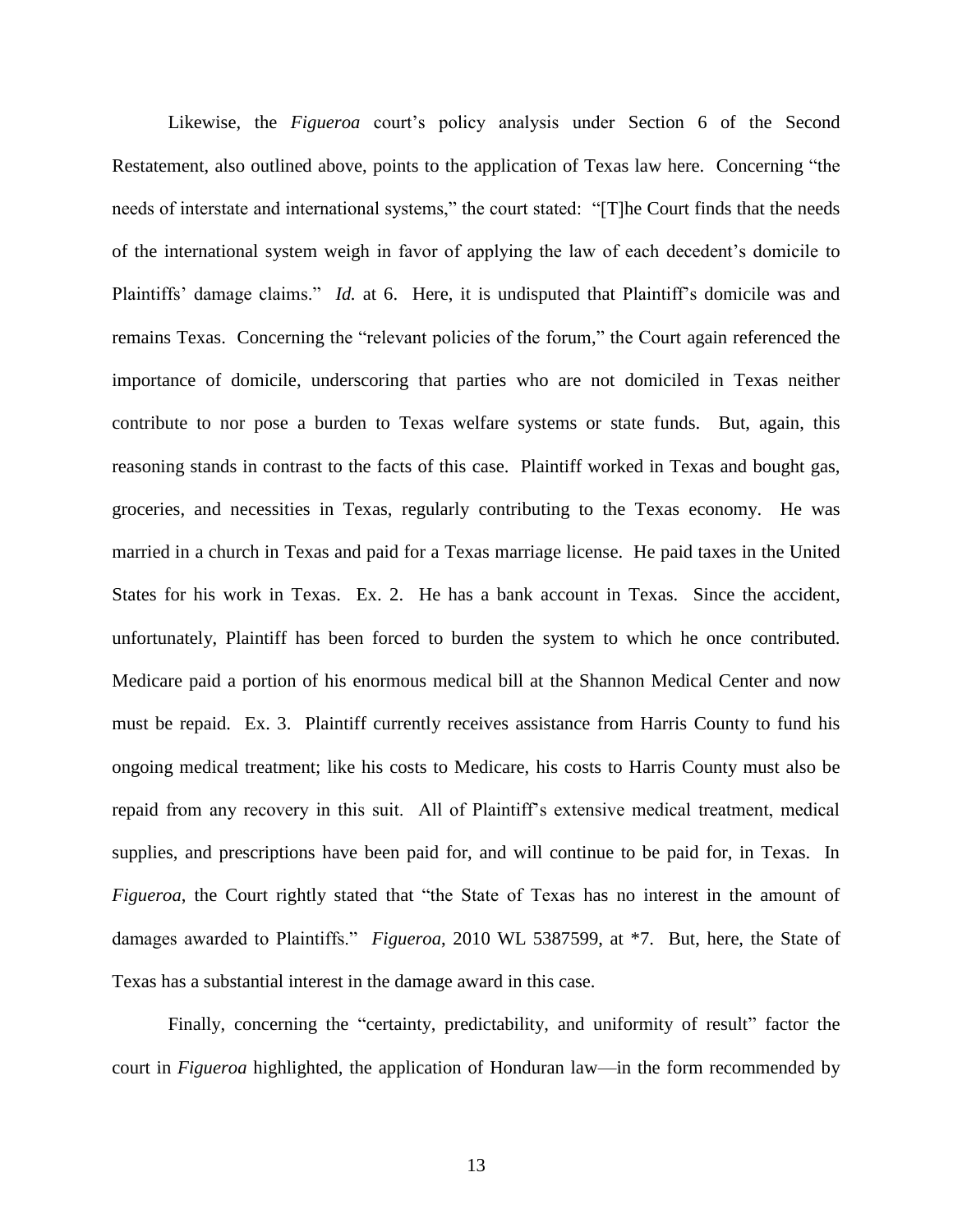Cooper's "expert" David Lopez—would by no means serve that goal. Mr. Lopez has never practiced Honduran law, read Honduran case law, or witnessed a trial or any other legal proceeding in Honduras. He has never spoken to a Honduran lawyer or even visited Honduras on vacation. Ex. 1 at 26. Mr. Lopez testified in his deposition that, if this Court chooses to apply Honduran law, it should present the Jury with a charge directly translating sections 2236 and 1365 of the Honduran Civil Code, which read as follows:

> Art. 2236 – Whoever by act or omission causes injury to another through fault or negligence, shall be obligated to repair the injury caused.

> Art. 1365 – Compensation for damages and losses includes not only the value of the loss suffered, but also what the creditor failed to gain, with the exception of the provisions of the following Articles.

*Id.* at 44; Def.'s Ex. C at 19. Yet, Mr. Lopez testified that he is not certain how to properly define "losses"—or "daños"—under Honduran law, and he cannot exclude the possibility that Honduran law allows compensation for pain, suffering, and impairment. Ex. 1 at 36 ("There's nothing that I found in the civil code that goes into detail with regard to that definition of damages."). So, if this Court chooses to apply Honduran law, it will be left in doubt as to how to properly interpret the relevant Honduran codes—with no definitions, case law, or secondary sources to guide it, but instead with only the expectations and presumptions of a civil attorney who lacks any experience related directly to Honduran law. The Court can be assured that this would create a key appellate point to guarantee a reversal of any eventual trial result in favor of either party.

Like *Figueroa*, the two other federal cases Cooper cites are either inapposite or support the application of Texas law here. In *Gonzales v. Chrysler Corp.*, 301 F.3d 377 (5th Cir. 2002), the survivors of a child killed in a car accident in Mexico sued the car manufacturer in federal district court in Texas. The Fifth Circuit affirmed the court's dismissal on forum non conveniens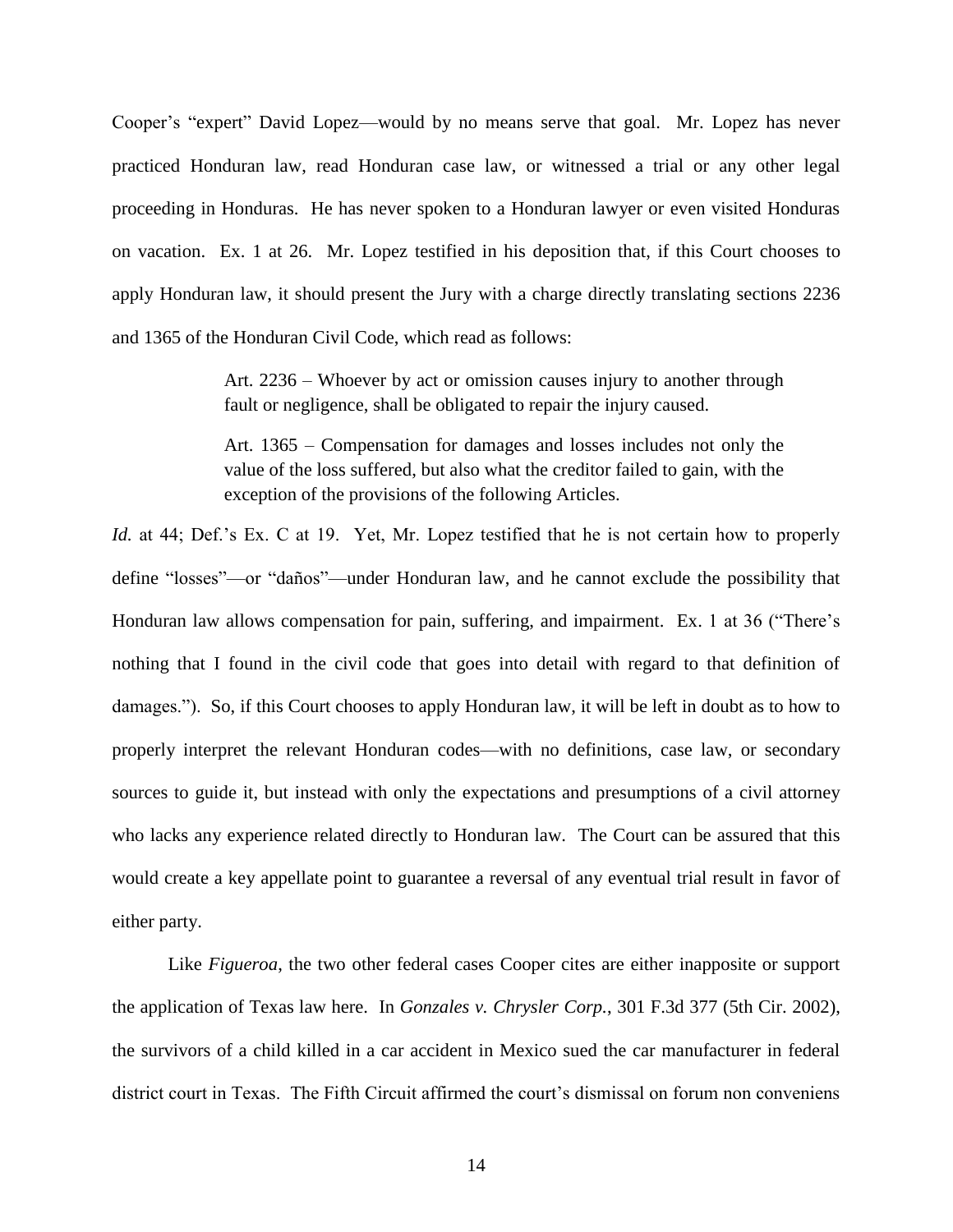grounds, finding that the connection between the survivors' claims and Texas was too attenuated. Yet, there, unlike here, the accident at issue took place in Mexico, and the car was purchased and driven exclusively in Mexico. None of the Plaintiffs or witnesses resided in the United States, none of the medical treatment occurred in Texas, no part of the trip occurred in Texas, and none of the victims paid taxes or received benefits in the United States. The single connection to the State of Texas was that one of the plaintiffs, a citizen and resident of Mexico, initially became interested in purchasing the car during a visit to Texas, although he ultimately purchased the vehicle in Mexico. *Id.* at \*379. Similarly, in *Vasquez v. Bridgestone/Firestone, Inc.*, 325 F.3d 665 (5th Cir. 2003), survivors of the victim of a car accident, caused by a defective tire, sued the tire manufacturer in federal district court in Texas. The Fifth Circuit again affirmed the court's dismissal on forum non conveniens grounds, noting the following key facts: "[T]he vehicle and tires were manufactured, purchased, and maintained in Mexico. The vehicle had a Mexican owner, and the trip took place entirely in Mexico. All the physical evidence and medical reports are in Mexico; conducting trial in the United States would require the translation of numerous reports and witness testimony." *Id.* at 672–73. Not only do these latter cases address forum non conveniens, rather than choice of law, but the reasoning Cooper highlights does not apply where the State of Texas has a substantial connection to the cause of action.

#### **III. CONCLUSION**

This is a Texas case before a Texas court, and Texas law should be applied. All of the relevant contacts, as analyzed by any court cited by either party, point clearly to Texas law. Cooper asks this Court to ignore all relevant precedent and attempt to apply a law with which neither the Court nor the proffered "expert" has any familiarity—to the certain end that this case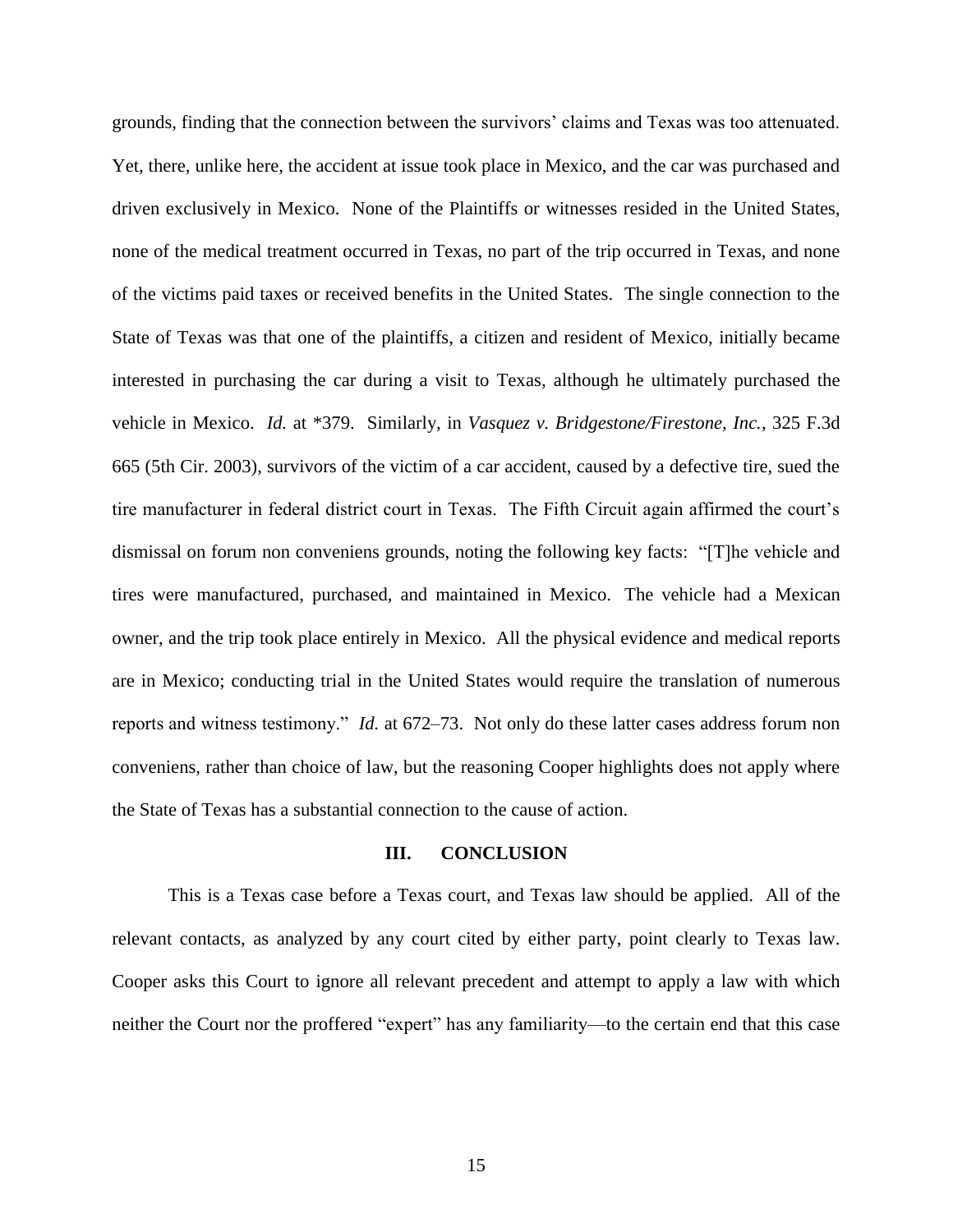will have to be tried a second time. The appropriate course, which is in line with the current law in every jurisdiction in the United States, is to apply Texas law to this Texas case.

Accordingly, for the reasons set forth above, Plaintiff respectfully requests that this Court deny Cooper's Motion to Apply the Law of Honduras.

Respectfully submitted,

### **THE MERMAN LAW FIRM, P.C.**

Derek S. Merman State Bar No. 24040110 P.O. Box 10737 Houston, Texas 77206 713.351.0679 Voice 713.481.7082 Facsimile derek@mermanlawfirm.com

Justin R. Kaufman (Pro Hac) **ROBINS CLOUD LLP** State of New Mexico Bar No. 21999 505 Cerrillos Road, Suite A209 Santa Fe, New Mexico 87501 505.986.0600 Voice 505.986.0632 Facsimile jkaufman@robinscloud.com

*Attorneys for Plaintiff Barralaga*